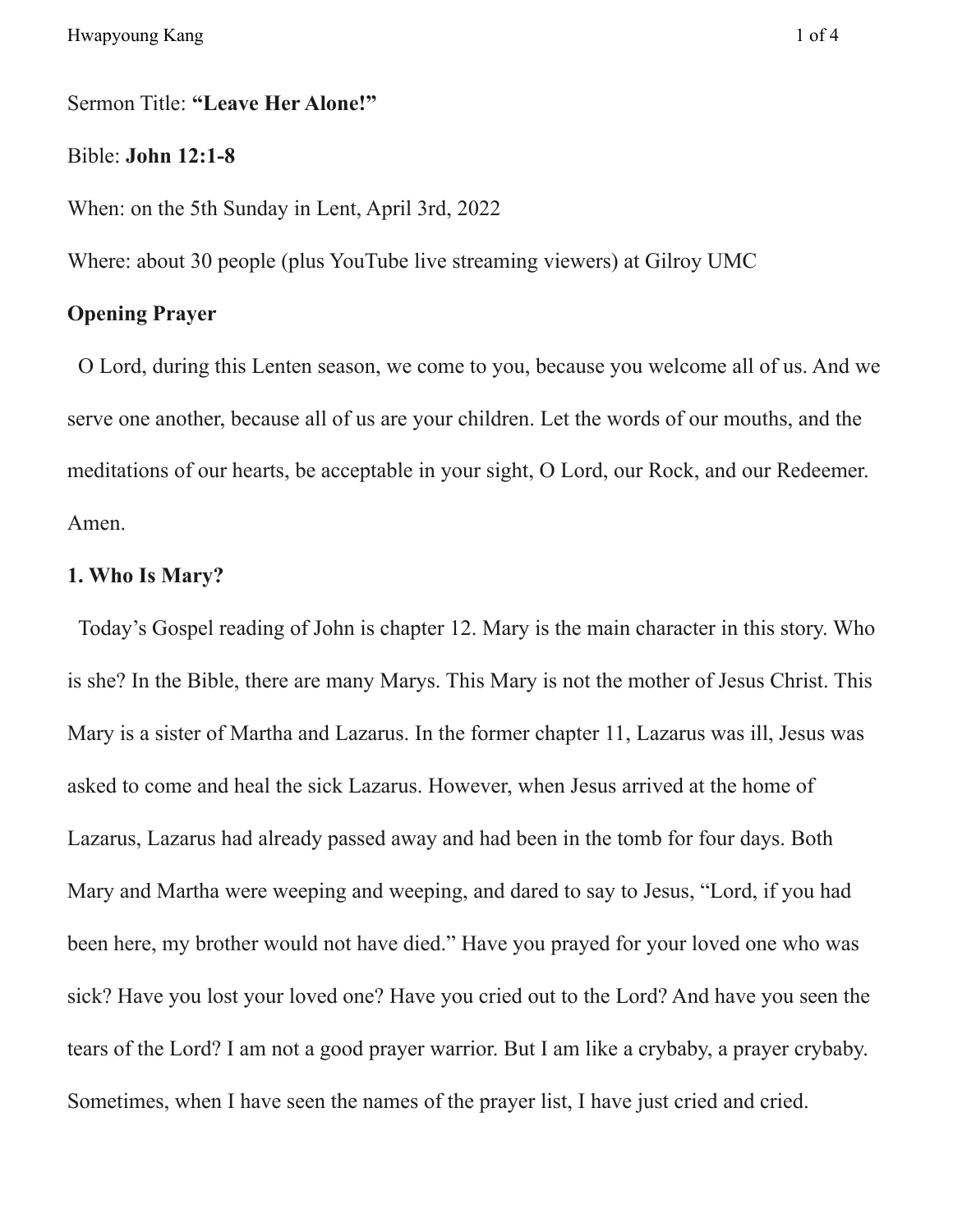In chapter 11, we can find one of the most famous declarations of Jesus Christ. Jesus said, "I am the resurrection and the life." Jesus raised Lazarus from the dead to life! But don't we know the depth of sorrows and the length of the broken hearts when we have had to say good-bye to our beloved ones? Don't we have holes that nothing or no one can replace, because we lost our loved ones?

### **2. Mary's Costly Perfume**

Now when Jesus talked about his own death, how could Mary respond? I believe that after Mary experienced the death of Lazarus, her perspective on life was changed. Probably, Mary did not want to say "I should have done this" anymore. She might have decided to follow her emotions and gut. To her, the expensive perfume did not matter. It cost three hundred denarii. This is similar to a year's wages. But the death of Jesus Christ **did** matter to her. How to say good-bye to Jesus was more important than anything else. Don't we feel her heart? Her heart was broken, and healed. But her heart would be broken again with the death of Jesus Christ. When I talk with someone in sorrow and pain, sometimes, I cannot follow what is said. But I find tears in my eyes and in my heart.

### **3. Leave Her Alone**

Maybe, it is more reasonable, or it makes sense to sell the expensive perfume, and to help the poor or other causes. That's because we cannot understand it in our brains. It does not make sense. Then, Jesus said, "Leave her alone!" How can we interpret this "Leave her alone!"?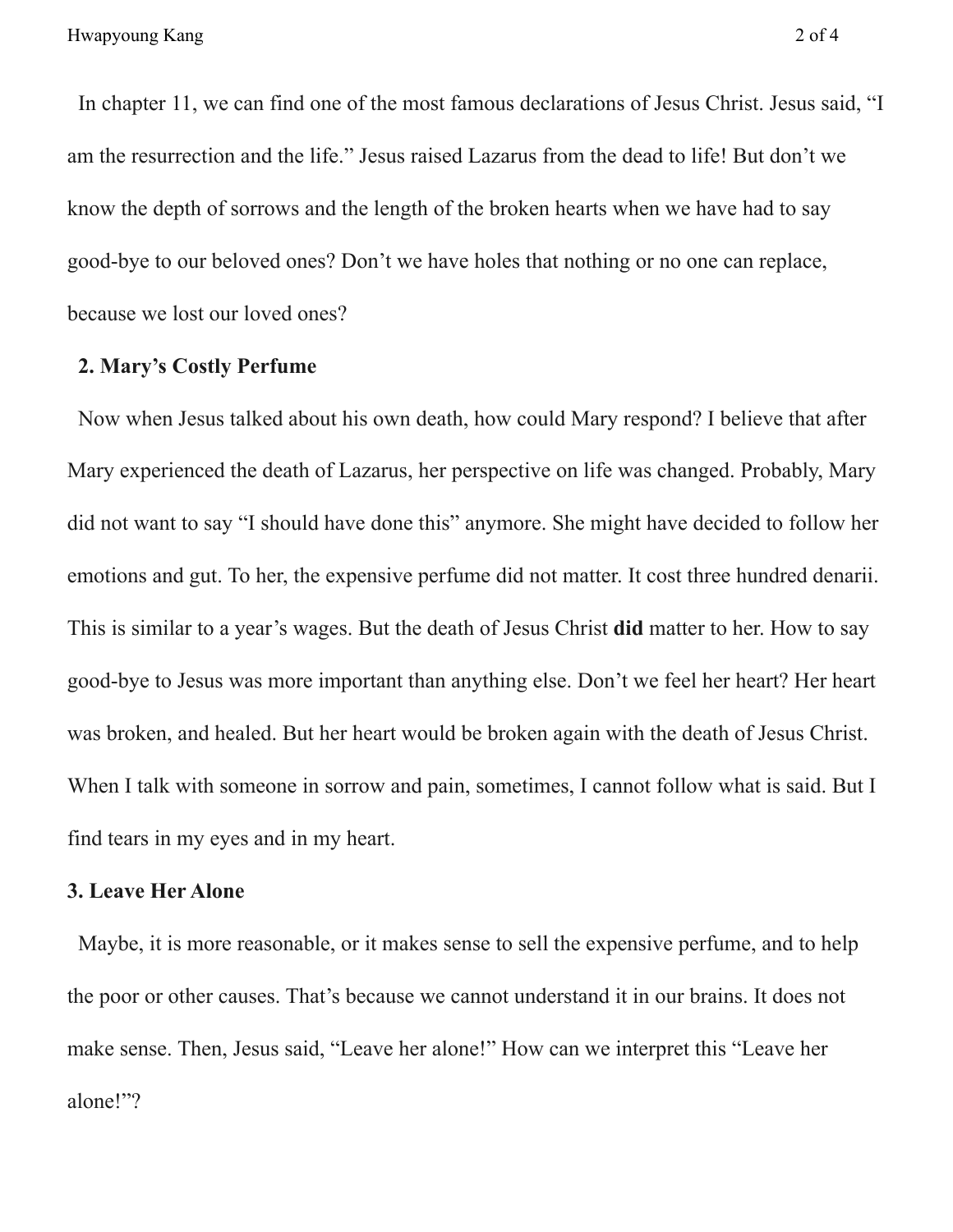Hwapyoung Kang 3 of 4

### **4. 3 S's - Stupid, Slow, and Silent**

I believe that many of us have heard of mentoring, a mentee and mentor relationship. Have you heard of Coaching or Spiritual Direction? I have experienced some coaching and spiritual direction, as well as mentoring. And the following is my understanding. Mentors give knowledge and skills to the mentees. For example, I can learn how to play baseball, how to hold the bat, how to throw and catch the ball. This is close to mentoring. I need to learn knowledge and skills, because I do not have them. But coaching and spiritual direction are a little different. In this concept, I have potential already in me. Rather than learning knowledge and skills, I unfold my potential and find my own ways, kind of like the idea, "Leave me alone."

But the attitudes of coaches and spiritual directors can be summed up in these 3 S's: stupid, slow, and silent. Because we are not God, we cannot know others. Because we are all God's children, the Holy Spirit lives in all of us. If I were a spiritual director or coach for you, I would need to confess that I am stupid, because I do not know you. Maybe I can know a little bit about you today. But I cannot know who you are tomorrow or yesterday. I need to admit that I am stupid, because you know yourselves better than I, and because the Holy Spirit in you works with you. This means that I need to learn about you slowly. Because I am stupid. Time is needed for me to learn about you, and for you to teach and educate me. I also need to be silent. Rather than give you knowledge and skills, I just need to give you the opportunity to speak up with your stories, your emotions, and your understanding. To listen, I need to be